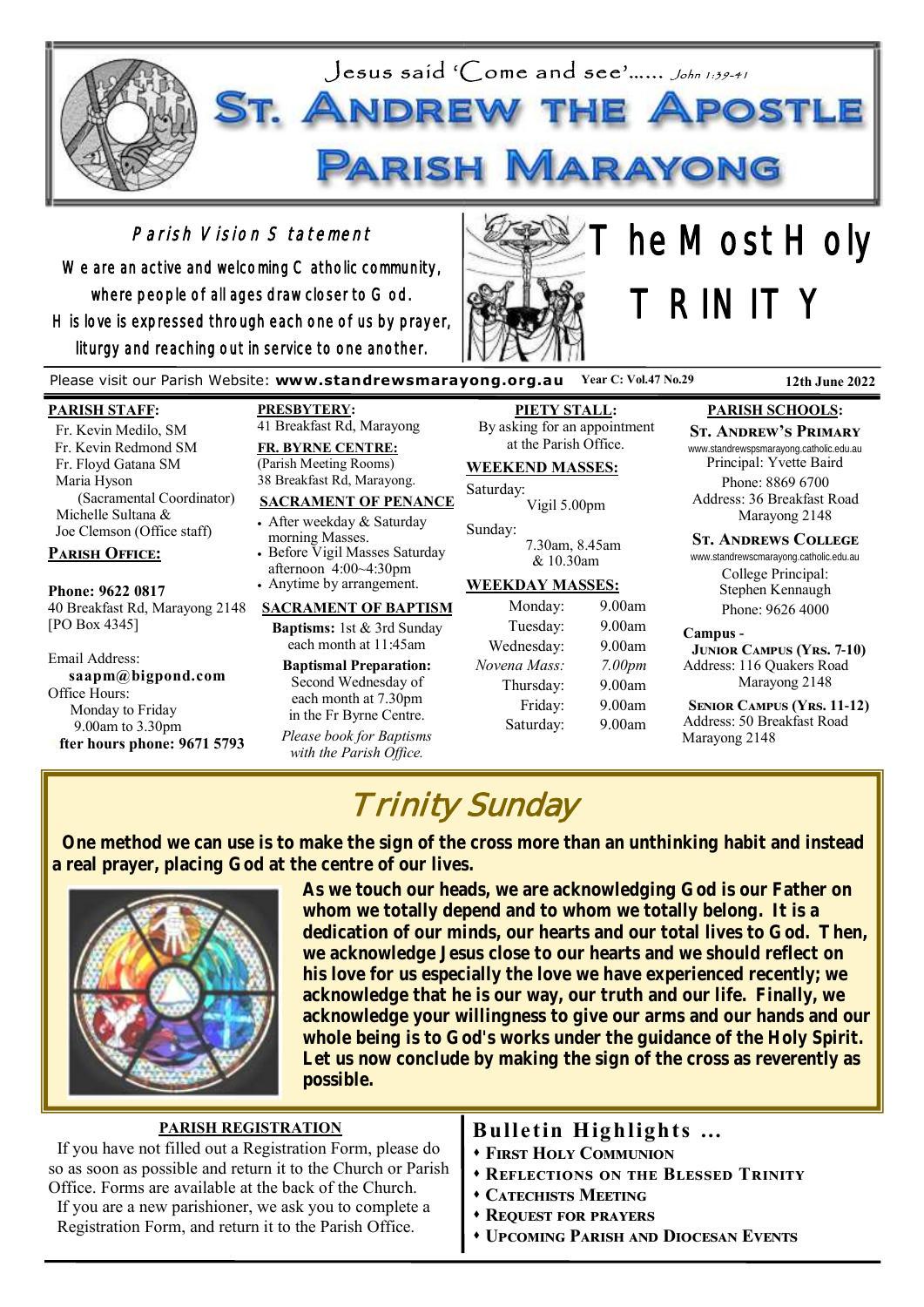# *from Fr. Redmond……*

 This weekend the Church celebrates Trinity Sunday. One of the most distinctive features of Christianity is that we believe that God is Trinitarian. We believe in one God, three Persons: the Father, the Son and the Holy Spirit. Down through the ages different analogies have been used to try and understand this mystery-the three-leaf clover or the different states of water (ice, liquid, gas) – but it is a mystery that we are unable to fully comprehend before Eternity.

 For the Gospel this weekend, we hear a passage proclaimed from John's Gospel. Jesus is talking about what will happen when the Holy Spirit comes. The Spirit will lead us to the complete truth, and he will glorify Jesus because everything that the Spirit will 'say' comes from Jesus.

 Passages such as this has helped the Church over the centuries to develop an understanding of the Trinity. The Father speaks a word and that Word becomes God the Son; the Father and the Son love one another and that Love becomes the Holy Spirit.

 The Holy Spirit will lead us to the complete truth because love leads us to see the whole rather than just focus on a part or be selective. It is love that leads us in hope to recognise the failures or shortcomings in ourselves, in others or in our world but not to become pessimistic or defeatist. Rather in hope we see the potential for good or how situations or circumstances can be turned around, so that justice, peace and truth can be lived out to the full.

 The concept of the Holy Spirit as love helps us also understand why Jesus says that, although he has other things to say to the disciples they would be too much for them now and so he will wait for the Holy Spirit to lead them to the complete truth. Too much information can easily overwhelm people and then learning and understanding becomes impossible. Love helps us recognise that knowledge is transferred in more ways than through words only. Think for a moment about how a picture, a poem or a song can teach us about love, life and truth more than a dissertation. Words and intelligence are important but they are not as vital as our hearts.

| Trinity Sunday helps us each year to recognise God's gifts to us and how we are responding. |  |  |  |  |  |
|---------------------------------------------------------------------------------------------|--|--|--|--|--|
|---------------------------------------------------------------------------------------------|--|--|--|--|--|

| 12th June 2022<br>[2nd Sunday of the Month - Even Month]<br>THIS WEEK'S ROSTER: |                                                                               |                                                  |                                |                                        |
|---------------------------------------------------------------------------------|-------------------------------------------------------------------------------|--------------------------------------------------|--------------------------------|----------------------------------------|
| <b>MINISTRIES</b>                                                               | 5.00pm                                                                        | 7.30am                                           | 8.45am                         | 10.30am                                |
| <b>MINISTERS AT</b><br>THE ALTAR                                                | Joe Dovle<br>Kartiko Effendy                                                  | Rufino Oblea<br>John Fernandes                   | Olan Cruise<br>Derica Elogious | Ferdi Chin<br>Ed Yuliardhyanto         |
| <b>COMMENTATOR</b>                                                              | Erna Ferrer                                                                   | Perla Billedo                                    | Antonette Elogious             | Therrie Chin                           |
| <b>FIRST READER</b>                                                             | Ralph Vaz                                                                     | <b>Anthony Culbert</b>                           | Martin Zammit                  | Maricor Espinosa                       |
| <b>SECOND READER</b>                                                            | <b>Edward Yin</b>                                                             | Fely Perez                                       | Nerissa Toong                  | Joyce Vincent                          |
| <b>PROJECTIONIST</b>                                                            | Yaqueline Metcalfe                                                            | Claire Blunt                                     |                                | Amber / Abigail Chin                   |
| <b>ALTAR SERVERS</b>                                                            | Aidan & Brianna D'Silva,<br>K Vaz. C Anderiesz<br>Isabelle & Jasmine Metcalfe |                                                  |                                | Jacob, Amber, Abigail<br>& Jerome Chin |
| <b>WARDENS</b>                                                                  | Maurice Apap, Bill Ebejer,<br>Paul Vella, Spiro Cumbo                         | Pines Bonifacio, Spiro Cumbo,<br>Suzanne Daniels |                                |                                        |
| USHERS/<br><b>WELCOMERS</b>                                                     | Henryka Ogrodniczek,<br>Janine Wheeler                                        | Claire Blunt.<br>Anthony Culbert                 |                                | Maricor Espinosa                       |
| <b>Music</b>                                                                    | Hearts                                                                        | <b>NO Music Mass</b>                             | <b>FHC Choir</b>               | <b>Couples For Christ</b>              |
| <b>MINISTERS OF COMMUNION</b> - Second Sunday of the Month                      |                                                                               |                                                  |                                |                                        |

**NEXT WEEK'S ROSTER: 19th June 2022 [3rd Sunday of the Month -** *Even Month***]** 

| <b>MINISTRIES</b>                                         | 5.00pm                                                        | 7.30am                                           | 8.45am                              | 10.30am                               |
|-----------------------------------------------------------|---------------------------------------------------------------|--------------------------------------------------|-------------------------------------|---------------------------------------|
| <b>MINISTERS AT</b><br>THE ALTAR                          | Ferdi Chin,                                                   | Elvie Clark<br>Charles Hyson                     | Maria Hyson,<br>Joy Kakodkar        | Morie Balisbisan.<br>Ed Yuliardhyanto |
| <b>COMMENTATOR</b>                                        | Therrie Chin (odd)<br>Erna Ferrer (even)                      | Julie Nunez                                      | Vinetta Lobo                        | Peter Maw                             |
| <b>FIRST READER</b>                                       | Bernardo Rivera                                               | Sharmali Perera                                  | Revathi Hyson                       | Vicki Ilaqan                          |
| <b>SECOND READER</b>                                      | Mercy Aquino                                                  | Agnes Zabala                                     | Jane Cauchi                         | Jay Ilagan                            |
| <b>PROJECTIONIST</b>                                      | Abigail Chin                                                  |                                                  |                                     |                                       |
| <b>ALTAR SERVERS</b>                                      | A&B D'Silva, A&J Chin<br>K Vaz, C Anderiesz<br>I & J Metcalfe |                                                  | Aradhana Hyson,<br>Janelle Kakodkar |                                       |
| <b>WARDENS</b>                                            | Maurice Apap, Bill Ebejer,<br>Paul Vella, Spiro Cumbo         | Pines Bonifacio, Spiro Cumbo,<br>Suzanne Daniels | Paul Battikha, Michael Portelli     |                                       |
| USHERS/<br><b>WELCOMERS</b>                               | Henryka Ogrodniczek,<br>Janine Wheeler                        | Claire Blunt.<br><b>Anthony Culbert</b>          |                                     |                                       |
| <b>Music</b>                                              | Lorraine's Group                                              | NO Music Mass                                    | St Andrew's Family Choir            | FHC Choir                             |
| <b>MINISTERS OF COMMUNION</b> - Third Sunday of the Month |                                                               |                                                  |                                     |                                       |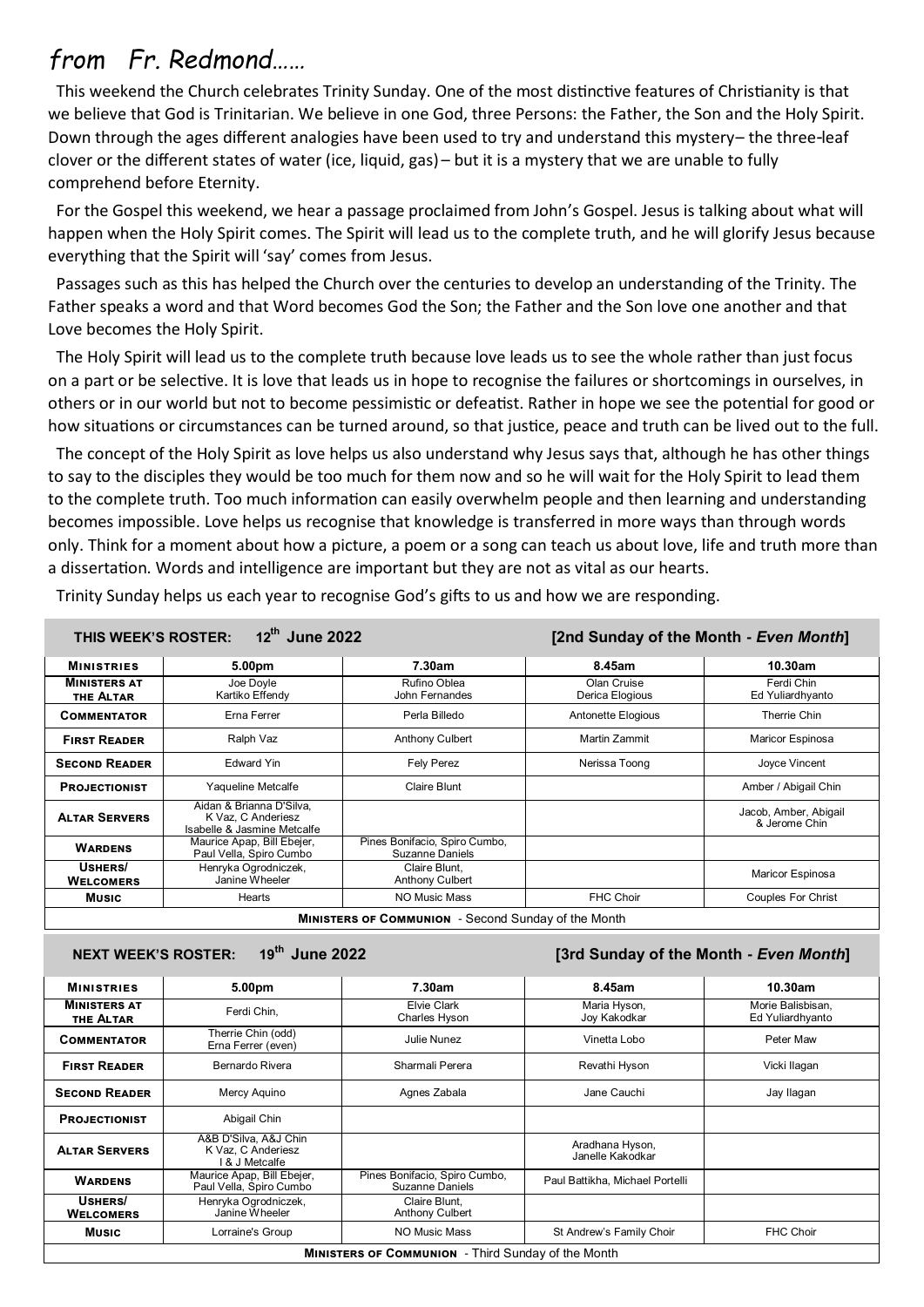

# **First Holy Communion**

 This weekend and next very special events take place in the life of our parish family when over 70 of our young people will make their First Holy Communion. This is a great cause celebration as it is a reminder to us of God's personal love for each one of us, on this weekend these young people have the opportunity to experience this reality as they take the next step in their faith journey.

Holy Communion then is a sign of the love of Jesus for us. It is also a sign of our love for Jesus.

It should also be a sign of our love for each other.

In communion we come as close as possible to Jesus who is our best friend. This is why Holy Communion is so special and should be special to us always. Jesus is saying to us: "I love you and want to be with you always."

It is our opportunity to say to Jesus: "I love you and will show my love for you by meeting you often and by the way I treat all my brothers and sisters in God's family."

 The First Holy Communion Masses will be on Saturdays at 5:00pm and Sundays at 8:45am & 10:30am, please remember the intentions of these young people and their families in your prayers.



# $CATECHISTS$  MEETING 10:00am on Monday June 20<sup>th</sup>.

We encourage all our catechists to make the effort to attend. As well, we would like to encourage and invite other parishioners to participate in this ministry which is so vital to the faith education of so many of our young people in our local schools. This is a good place to obtain more information and also to discover the support and help offered to you if you decide to participate as a catechist or catechist helper in our parish.

### *THE IMPORTANCE OF THE CATECHIST*

 Pope Francis in May last year formally created a new official ministry in the Catholic Church for those who teach the fundamentals of the faith to children and others, opening the position to "men and women of deep faith and human maturity."

 Instituting a new ministry of "catechist" with the apostolic letter Antiquum Ministerium ("Ancient Ministry"), the pontiff said those who already serve as teachers of the faith in places across the world experience a spiritual calling to do so and are often leaders in their communities.

#### *"The Spirit is calling men and women to set out and encounter all those who are waiting to discover the beauty, goodness and truth of the Christian faith,"*

 The work of the catechist is vital to the mission of the Church. Our catechists represent the people in our parish community in reaching out and providing faith education to our young people. In our parish community this is expressed in two ways – providing faith education and formation in our local state primary schools and in facilitating in the sacramental programs in the parish throughout the year. I would suggest that the statement of Pope Francis encourages us to pray for those involved in the ministry of catechesis and also should be seen as an invitation to consider our own involvement in this vital ministry.



#### **MASS READINGS -YEAR C**

#### **THIS SUNDAY:**

**The Most Holy TRINITY** First Reading: Proverbs 8:22-31 Psalm: Ps 8:4-9 Second Reading: Romans 5:1-5 Gospel: John 16:12-15

#### **NEXT SUNDAY:**

**Corpus Christi** First Reading: Genesis 14:18-20 Psalm: Ps 109:1-4 Second Reading: 1 Cor 11:23-26 Gospel: Luke 9:11-17

*During the week prayers have been requested for……* Rev Fr Manuel Lipardo OAR, Joseph Andradi, Euarists & Alexandra Bouquet, Mary Cumbo, Joseph & Irene Bouquet, Esmeralda Caballero, Michael Delange, Moises Freddie Estigoy, Frank, Marie & John Falzon, Francisca Guerrero, Gloria Hipolito, Arthur John Lyons, John Micallef, Tony Moriarty, Harry Mulholland, Ardel Panganiban, Reynaldo Puse, Francesco Todarello, John Vassallo, Peter Vaughn, Victor & Maryanne Vella, Aeldred & Riolene Weber, Benjamin S. Zabat Jr, Stella & Felic Zammit, Collins & Quinn Families, All Souls in Purgatory ………………………....*Please remember in your prayers*

**The Most Holy TRINITY** Counters: Group 10 **07:30** Mass **08:45** Mass **FHC 10:30** Mass **FHC** Monday 13-Jun Saint Antony of Padua, Priest, Doctor Queen's Birthday (regional holiday) **09:00** Mass **15:30** Jnr Legion of Mary **19:00** SVdP Meeting Tuesday 14-Jun Tuesday of week 11 in Ordinary Time **09:00** Mass

Sunday

12-Jun

**19:00** Legion of Mary

#### Wednesday

15-Jun Wednesday of week 11

in Ordinary Time **09:00** Mass

**19:00** Novena & Mass

**20:00** Music Practice

Lorraine's Group

# Thursday

16-Jun Thursday of week 11 in Ordinary Time **09:00** Mass **20:00** Music Practice CFC

#### Friday

17-Jun Friday of week 11 in Ordinary Time **09:00** Mass **15:30** Jnr Legion of Mary

#### Saturday

18-Jun Saturday of week 11 in Ordinary Time, Saturday memorial of the Blessed Virgin Mary **09:00** Mass

**09:40** Legion of Mary

**10:00** Church Cleaning

Legion of Mary **16:00** Jnr Legion of Mary **17:00 Vigil Mass FHC**